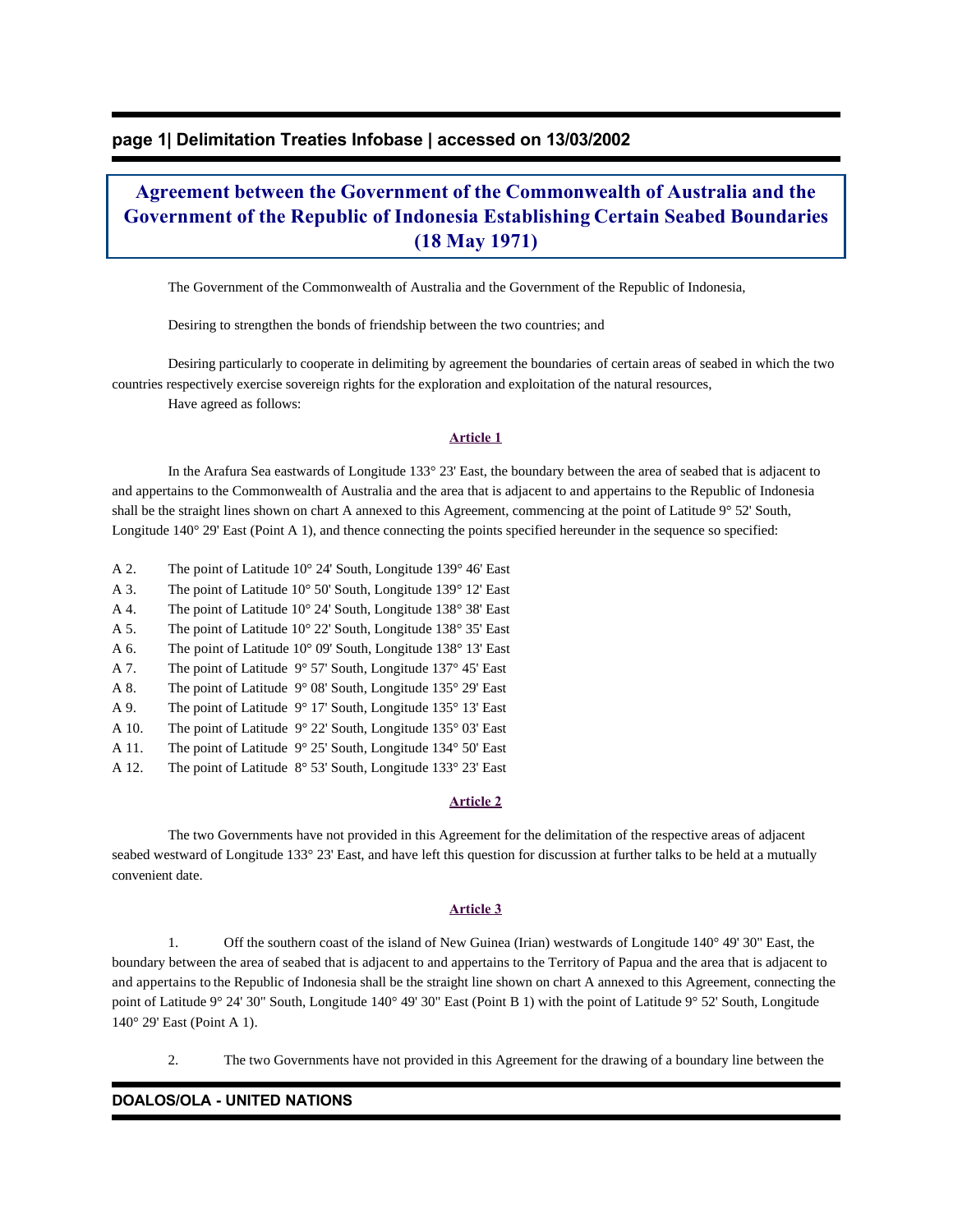## **page 2| Delimitation Treaties Infobase | accessed on 13/03/2002**

point B 1 referred to in paragraph 1 of this Article and the point at which the land boundary between the Territory of Papua and West Irian meets the southern coast of the island of New Guinea (Irian), and have left this question for further discussion as and when agreed.

#### **Article 4**

 1. Off the northern coast of the island of New Guinea (Irian), the boundary between the area of seabed that is adjacent to and appertains to the Trust Territory of New Guinea and the area that is adjacent to and appertains to the Republic of Indonesia shall lie along the straight line shown on chart B annexed to this Agreement, connecting the point at which the land boundary between the Trust Territory and West Irian meets the northern coast of the island of New Guinea (Irian) (Point C 1) with the point of Latitude 2° 08' 30" South, Longitude 141° 01' 30" East (Point C 2). If any lines are drawn extending this line northward, they shall be drawn on the same principle, that is to say the principle of equidistance.

 2. The lines referred to in paragraph 1 of this Article are to be taken as indicating the direction in which the lateral boundary of the respective areas of seabed is agreed to lie.

 3. This Article shall not in any way affect any agreement that may subsequently be made between the two Governments delimiting the lateral boundary of the territorial sea as between the Trust Territory of New Guinea and the Republic of Indonesia.

#### **Article 5**

For the purpose of this Agreement, "seabed" includes the subsoil thereof, except where the context otherwise requires.

#### **Article 6**

 1. The co-ordinates of the points specified in Articles 1, 3 and 4 of this Agreement are geographical co-ordinates, and the actual location of the points and of the lines joining them shall be determined by a method to be agreed upon by the competent authorities of the two Governments.

 2. For the purpose of paragraph 1 of this Article the competent authorities in relation to the Commonwealth of Australia shall be the Director of National Mapping and any person acting with his authority, and in relation to the Republic of Indonesia shall be the Chief of the Co-ordinating Body for National Survey and Mapping (Ketua Badan Koordinasi Survey Dan Pemetaan Nasional) and any person acting with his authority.

#### **Article 7**

 If any single accumulation of liquid hydrocarbons or natural gas, or if any other mineral deposit beneath the seabed, extends across any of the lines that are specified in Articles 1, 3 and 4 of this Agreement, and the part of such accumulation or deposit that is situated on one side of the line is recoverable in fluid form wholly or in part from the other side of the line, the two Governments shall seek to reach agreement on the manner in which the accumulation or deposit shall be most effectively exploited and on the equitable sharing of the benefits arising from such exploitation.

#### **Article 8**

 Any dispute between the two Governments arising out of the interpretation or implementation of this Agreement shall be settled peacefully by consultation or negotiation.

#### **DOALOS/OLA - UNITED NATIONS**